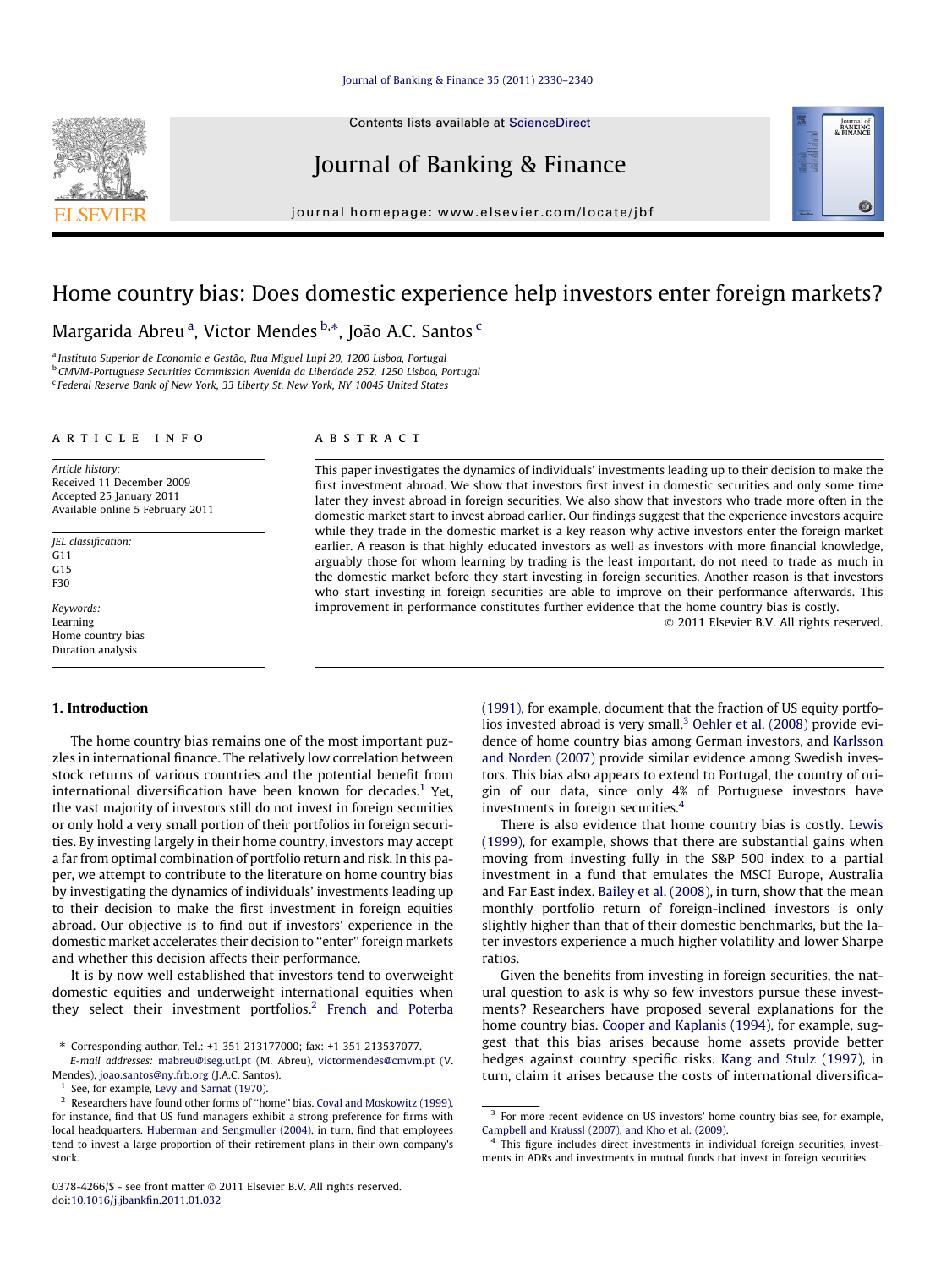tion exceed the corresponding gains, whereas [French and Poterba](#page--1-0) [\(1991\)](#page--1-0) argue that it results from systematic differences in return expectations across investors. [Graham et al. \(2005\)](#page--1-0) put forth an explanation based on investors' competence. They suggest that investors are willing to invest in foreign securities only after they fill competent about the benefits and risks involved in these investments. Lastly, [Strong and Xu \(2003\)](#page--1-0) provide a behavioral explanation for the home country bias: this bias arises because investors tend to be more optimistic towards home markets than towards international markets.5

Researchers have found supporting evidence for some of these theories.<sup>6</sup> [Graham et al. \(2005\)](#page--1-0), for instance, find that investors with more competence are more likely to invest in international assets. [Vissing-Jorgensen \(2003\)](#page--1-0) finds that high wealth households are more likely to invest in foreign securities, and argues that this is consistent with high wealth households paying the information cost associated with investing in foreign assets. [Strong and Xu \(2003\)](#page--1-0) find that investors are more optimistic towards their home markets than they are about foreign markets.

In this paper, we attempt to add to this literature by investigating whether investors' domestic experience help them invest for the first time in foreign securities abroad. We start out by documenting that there is a ''life cycle'' effect in individuals' investment choices in the sense that investors first invest in domestic securities and only some time later they invest in foreign securities. We then use duration analysis to investigate if investors' domestic trading experience affects the length of time it takes them to start investing abroad. We investigate the effect of domestic trading on the timing of the decision to enter foreign markets controlling for a set of factors the previous studies find help explain the home country bias.

Our findings show that ceteris paribus investors who trade more often in the domestic stock market wait a shorter period of time before they start to invest in foreign securities abroad. Our findings also show that married and female investors as well as older investors wait a longer period of time before they start investing in foreign securities. In contrast, wealthier investors, as well as investors with more education and those with access to more financial information start to invest in foreign securities earlier. Lastly, we find that performance in the domestic market has a nonlinear effect – investors with the worst performance as well as those with the best performance wait for a shorter period of time before they start investing in foreign securities.

In the second part of our paper, we try to explain why investors who trade more often in the domestic market tend to enter the foreign markets earlier. This finding is unlikely the result of an investment strategy which picks stocks randomly because investors in our sample need to invest abroad in order to acquire foreign secu-rities.<sup>7</sup> We posit two hypothesis for our finding. Following [Nicolosi](#page--1-0) [et al. \(2009\) and Seru et al. \(2008\),](#page--1-0) who show that investors learn by trading, we conjecture that investors who are active in the domestic market learn faster the advantages of investing in foreign securities and consequently start investing abroad earlier. Following [Odean \(1999\) and Barber and Odean \(2000, 2002\)](#page--1-0), who argue that investors tend to trade too often because they are overconfident, we conjecture that investors who are active in the domestic market are overconfident and their pursue of new trading opportunities leads them to enter foreign markets earlier.

Our results generally support the learning explanation but not the overconfidence explanation. A reason is that we find that highly educated investors as well as investors with more financial knowledge, arguably those for whom learning by trading is the least important, do not need to trade as much in the domestic market before they start investing in foreign securities. Similarly, we find that investors who enter the foreign market by making their first investment in Spain, probably the country with the closest cultural affinity with Portugal, also do not need to trade as much in the domestic market before they go abroad. Another reason is that these results continue to hold when we account for overconfident investors. Finally, and still in support of the learning explanation and contrary to the overconfident explanation, we find that investors who enter the foreign markets are able to improve on their performance afterwards.

Our paper adds to the literature on home country bias in some important ways. Our investigation of the dynamics of individuals' investments leading up to their first investment in foreign securities is novel. Understanding investors' decision to undertake this investment is valuable because it is arguably the most important decision they make once they decide to pursue the potential benefits from investing abroad. Our focus on individual investors (as opposed to institutional investors) and on their investments on individual securities made abroad (as opposed to investments in mutual funds of foreign securities or in ADRs) is also important because it requires more expertise and it is more revealing of investors' intent to pursue the potential benefits from foreign investments.<sup>8</sup> Our finding that investors learn while they trade in the domestic market and this helps them accelerate their decision to start investing in foreign securities adds support to [Graham](#page--1-0) [et al. \(2005\)](#page--1-0) competence theory for the home country bias, and suggests that programs aimed at improving investors' financial literacy could help reducing this bias. Further, our finding that investors who enter the foreign markets are able to improve on their performance afterwards confirms that there are gains for investors from entering the foreign markets earlier, and corroborates [Lewis \(1999\) and Bai](#page--1-0)[ley et al.'s \(2008\)](#page--1-0) finding that the home country bias is costly.

Our findings also parallel evidence uncovered in the international literature on the internationalization of firms.<sup>9</sup> Our evidence on the dynamics of investors' choices showing that investors start to trade in the domestic market and only some time later they enter the foreign markets, for instance, parallels the Uppsala school of internationalization's insight that firms' internationalization is a stepwise process: firms begin their activity in the domestic market before they penetrate foreign markets.<sup>10</sup> Our finding that more active investors in the domestic market start to invest in foreign firms earlier, in turn, parallels the evidence in international trade literature that more active and productive firms go abroad first. $11$ 

The remainder of the paper is organized as follows. The next section presents our methodology and our data sources. This section  $\frac{1}{5}$  Other explanations for the home country bias, as reviewed in [Lewis \(1999\)](#page--1-0), also characterizes our sample. Section [3](#page--1-0) presents our results on

include barriers to international investments, such as international taxes and government capital restrictions, information asymmetries between domestic and foreign markets (investing in foreign equity markets may require understanding foreign accounting standards and legal environments), and the prevalence of closely held firms in most countries causing the world float portfolio to be significantly different from the world market portfolio.

<sup>6</sup> Several empirical studies, including [Cooper and Kaplanis \(1994\) and Baxter and](#page--1-0) [Jermann \(1997\),](#page--1-0) argue that the effects detected in this literature are too small to account for the degree of home bias observed in the data.

Since we want to focus on foreign investments, we left out from our sample those investors who invest in ADRs. This does not have any material effect on our findings because only a tiny number of ADRs trade in the Portuguese stock exchange.

<sup>8</sup> [Bailey et al. \(2008\), Graham et al. \(2005\) and Karlsson and Norden \(2007\)](#page--1-0) all investigate the home country bias based on data on individuals' portfolios. However, in [Bailey et al. \(2008\)](#page--1-0) investors invest in foreign securities through ADRs which enable US investors to buy shares in foreign companies without undertaking crossborder transactions. [Graham et al. \(2005\)](#page--1-0) use a survey, not actual trading data and [Karlsson and Norden \(2007\)](#page--1-0) study portfolios which are formed as a part of the pension plan in Sweden, not direct investments in foreign equities.

We thank the referee for calling our attention to this parallel.

<sup>&</sup>lt;sup>10</sup> See [Johanson and Vahlne \(1977\).](#page--1-0)

<sup>&</sup>lt;sup>11</sup> See, for example, [Helpman et al. \(2004\)](#page--1-0).